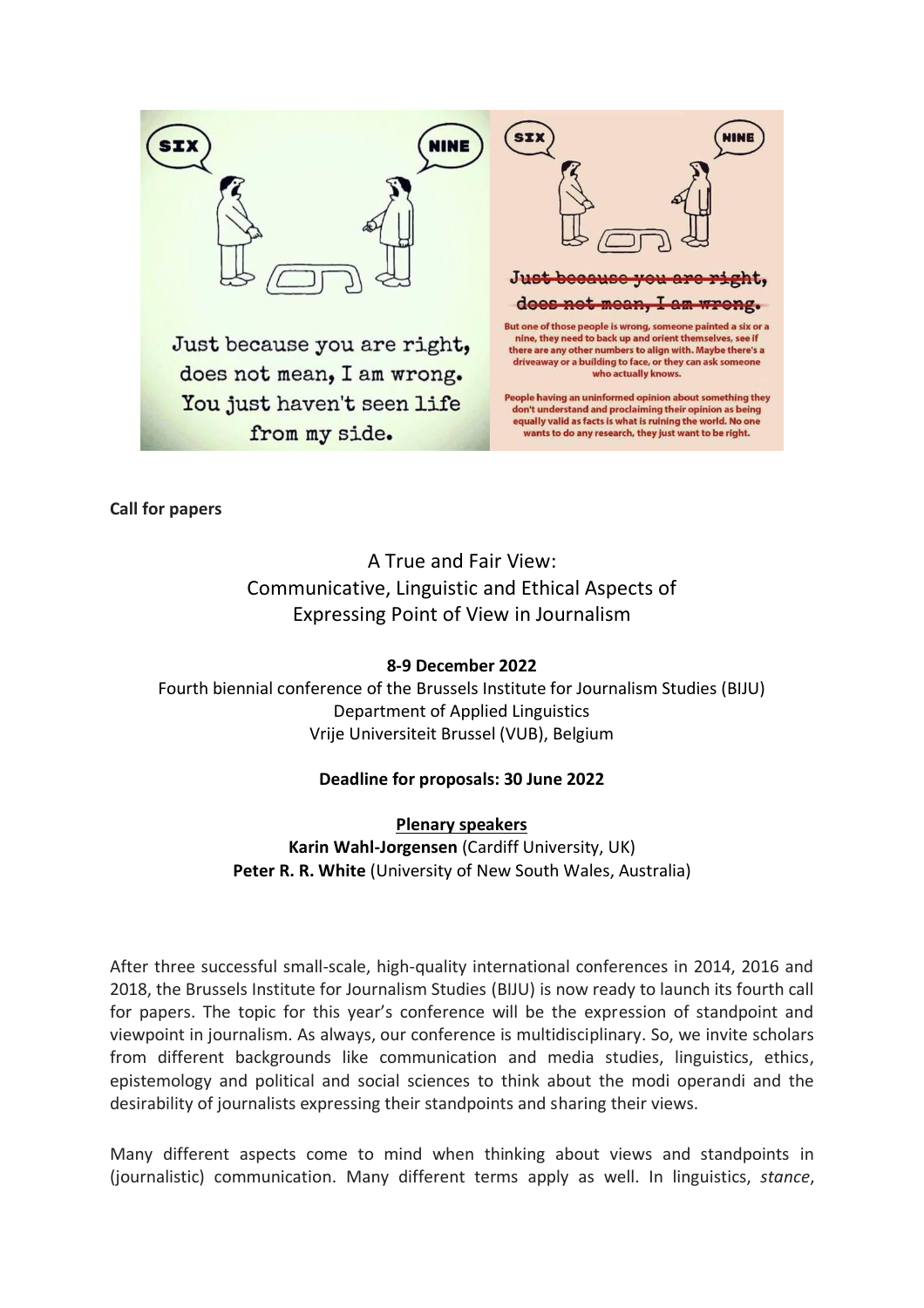*vantage point* and *footing* are differentiated and non-interchangeable terms for referring to the perspective from which one communicates. Applying these insights to journalistic communication offers exciting new ways of approaching the expression of perspective in journalistic writing and reporting.

The linguistic study of reported speech and quoting can also contribute to the study of expressing perspective. Quoting several sources is a commonly used technique for keeping a neutral or 'neutralistic' position in journalism, at the risk of giving a too broad forum to nonrelevant sources or leaving the news consumer puzzled.

The line between point of view and opinion is thin. When expressing opinions, assessments are made. In order to be able to judge whether a situation is desirable or non-desirable, a *norm* has to be defined and this raises new questions. How do journalists express or imply the norms or reference points they operate from? In this context, the application of linguistic Appraisal Theory can be illuminating.

Such linguistic approaches to point of view in journalism connect with longtime, yet, recently revitalized developments and debates, in both professional and scholarly fields, relating to what constitutes legitimate journalistic goals, role conceptions, and (associated) practices or genres. This ultimately pertains to the normative foundations of journalism which, at least from a Western perspective, have been primarily informed by the so-called 'core value' or 'strategic ritual' of objectivity and the implied tendency for journalists to identify with the disposition of a neutral, detached, 'passive' observer of events and transmitter of information, as opposed to adopting a more 'active' or 'interventionist' role. Indeed, the idea of the journalist 'providing views rather than news', and reflecting upon or variously interpreting the news, has been typically relegated to the background by the objectivity-led and ratio-centered ethos of the traditional news paradigm.

Challenges to established professional norms and standards have surely been evident throughout journalism's history. Yet, indications of a what has been identified as a 'paradigm reexamination' have arguably become ever more manifest in the contemporary cultural and sociopolitical moment, which is notably characterized by shifting knowledge and truth claims, a heightened sense of '(self-)reflexivity', and an increased centrality of subjectivity and 'emotionality' in public life. In combination with the affordances of digital, networked media, and the coping strategies developed by legacy media in response to market pressures, nonprofessional 'newcomers' in the journalistic field, and questions of public confidence and accountability, this context has provided an impetus for both novel and once 'marginalized' non-paradigmatic journalistic genres and practices to proliferate and (re)claim authoritative status. As part of what has been referred to as an 'interpretive turn', subjective, evaluative, (self-)reflective, experiential, and 'confessional' discourses have rendered the journalist's 'voice' more prominent, moving beyond a detached, matter-of-fact, 'he said, she said' style of reporting and making the boundaries between news, opinions, and personal narratives ever more porous. In the process, the association of truth or epistemic authority with objectivity has been variously defied, or replaced with considerations of transparency and epistemic hesitation.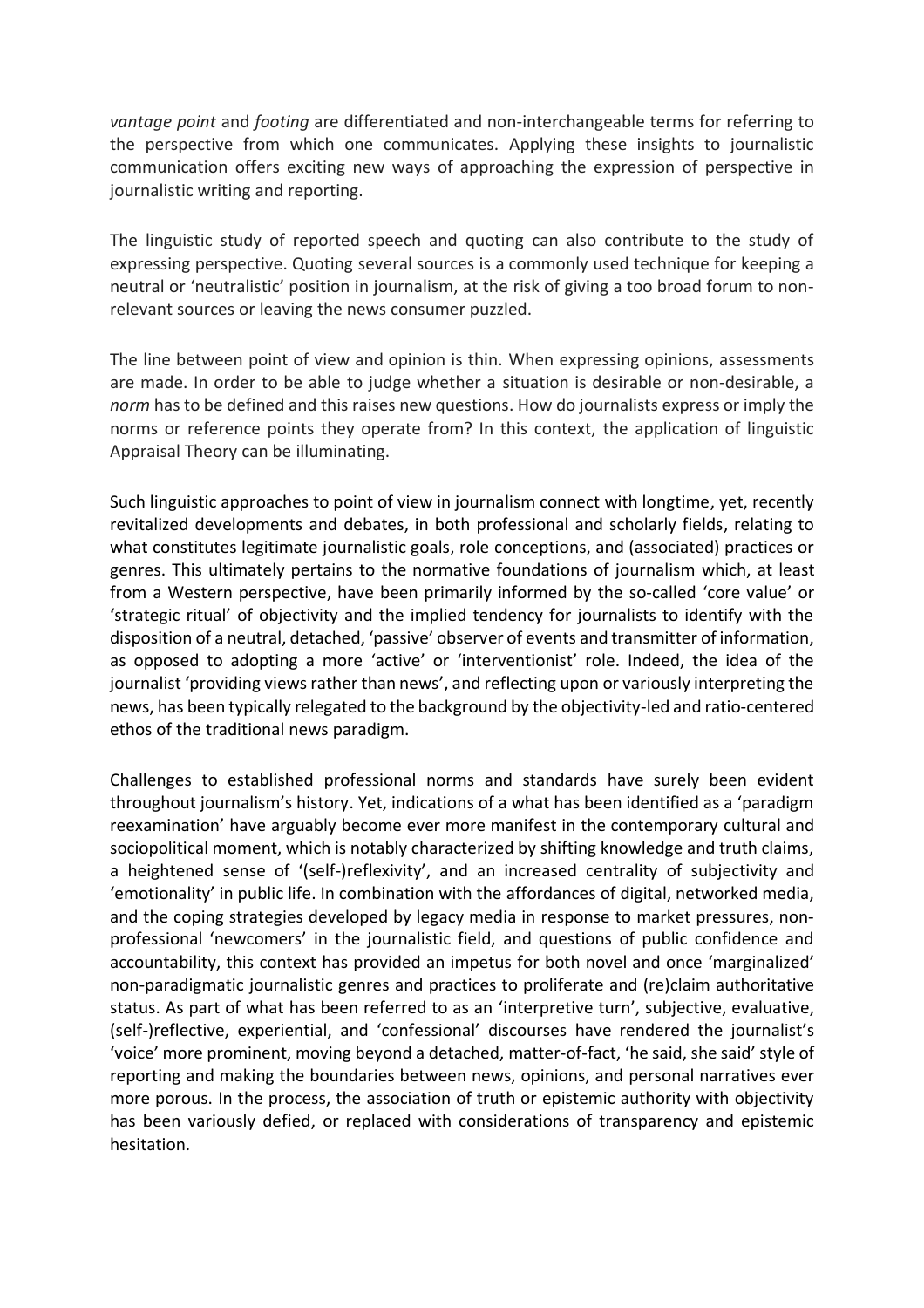We invite participants to engage in a critical discussion of point of view in journalism. Possible questions which can be addressed are: is it possible to define the 'proper' standpoint, is it possible to give a full account of a state of affairs, does the traditional journalistic method of including multiple sources guarantee balanced reporting, is interpretive or transparent journalism to be preferred over the traditional 'neutralistic' journalism, how can interpretive forms of journalism be meaningfully differentiated, measured and assessed, how does point of view relate to verification, assertion, and affirmation, how can stances and points of view be rendered linguistically and/or visually, is there a place for emotions in journalism, what are the ethical implications of expressing points of view in journalism?

## Inspirational literature:

Wahl-Jorgensen, Karin (2019). *Emotions, Media and Politics*. Cambridge: Polity Press.

White, Peter R. R. (2020). The Putative Reader in Mass Media Persuasion: Stance, Argumentation and Ideology. *Discourse and Communication* (online soon).

We welcome submissions from all relevant disciplinary backgrounds approaching topics including but certainly not limited to:

- The objectivity norm / bias in news reporting
- Interpretive journalism
- Transparency in journalism
- All forms of advocacy journalism
- The position of point of view in non-Western models of journalism
- Ethical aspects of the expression of opinion
- Linguistic devices for neutralism
- Plurivocity in news reporting
- Appraisal and alignment
- Point of view or the expression of 'voice' in visual communication
- Fake news / Post-truth

We welcome both qualitative and quantitative methodologies, and analyses at process, product/text, and/or audience level.

After the previous conferences, we have edited special issues of renowned journals and a book volume with a renowned publisher bundling the most innovative papers presented. We will endeavour to do the same after this conference.

Junior researchers are warmly invited to participate.

**Venue**: The University Foundation, Egmontstraat / Rue d'Egmont 11 - 1000 Brussel / Bruxelles: <https://www.fondationuniversitaire.be/en>

Conference fee (including reception, lunches, coffee): € 150 (regular participants), € 75 (PhD students).